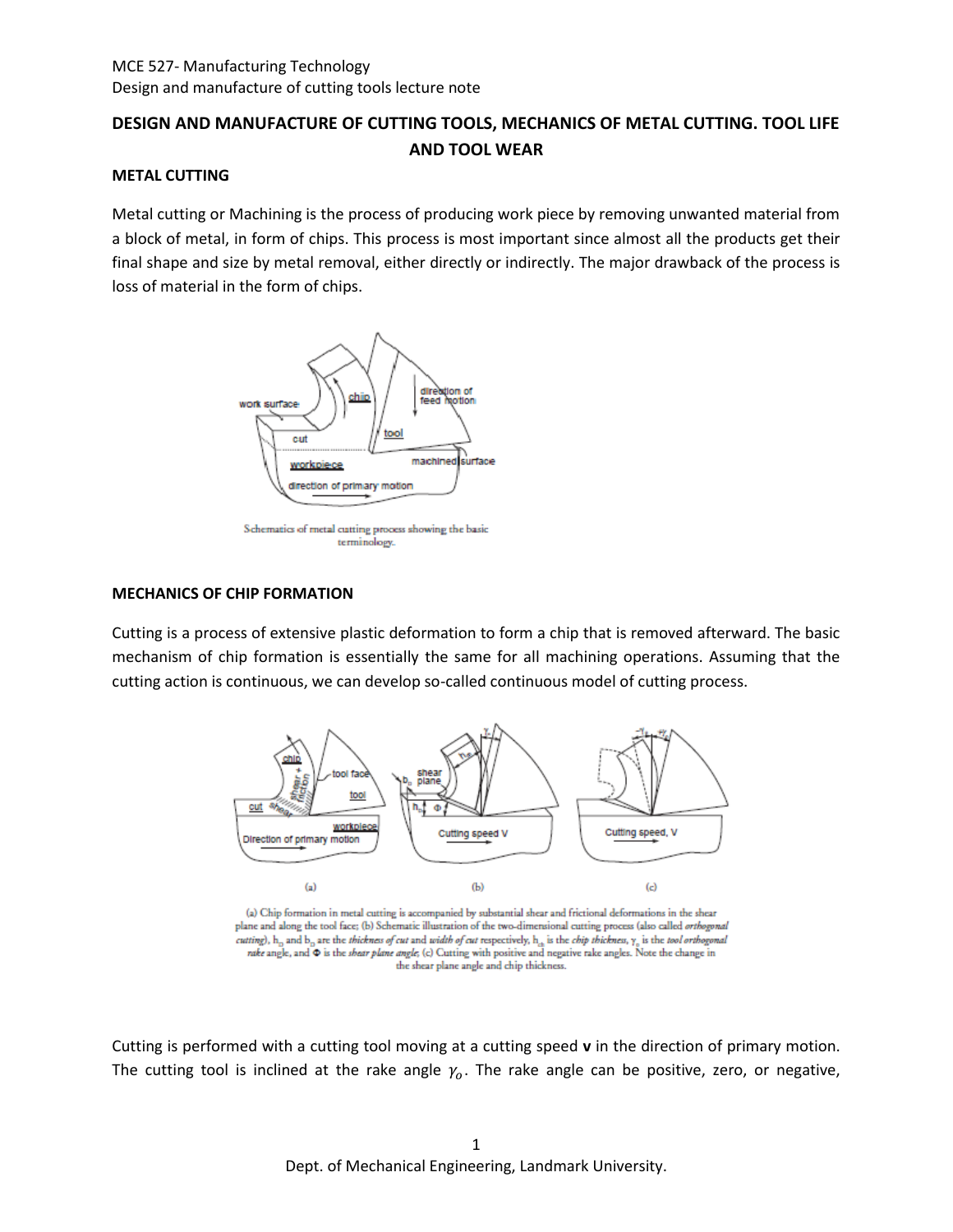typically taking values from +15<sup>0</sup> to -6<sup>0</sup>. The rake angle influences significantly the process of plastic deformation in cutting and therefore the chip thickness, cutting forces and temperatures.

The tool is set to remove a cut with thickness  $h_D$  and width  $b_D$ . In the simplest model of orthogonal cutting shown in the figure, the plastic deformation takes place by shearing in a single shear plane inclined at the angle  $\Phi$  (shear plane angle). The produced chip has a thickness of  $h_{ch}$  (chip thickness), width  $b_D$  and moves at speed  $V_{ch}$  (chip speed).

The chip thickness compression ratio  $\Lambda_h$  is defined by

$$
\Lambda_h = {h_{ch}}/{h_D}
$$

Chip thickness is always bigger than thickness of cut, therefore  $\Lambda_h$  is always greater than 1. The value of chip thickness compression ratio gives valuable information about the rate of plastic deformation in the chip formation zone.

In reality, chip formation occurs not in a plane but in so-called primary and secondary shear zones, the first one between the cut and chip and the second one along the cutting tool face.

## **TYPES OF CUTTING**

Depending on whether the stress and deformation in cutting occur in a plane (two-dimensional case) or in the space (three-dimensional case), we consider two principle types of cutting:

- 1. **Orthogonal cutting**: The cutting edge is straight and is set in a position that is perpendicular to the direction of primary motion. This allows us to deal with stresses and strains that act in a plane.
- 2. **Oblique cutting**: The cutting edge is set at an angle (the tool cutting edge inclination). This is the case of three dimensional stress and strain condition.



(a) Orthogonal cutting with a cutting tool set normally to the direction of primary motion; (b) Oblique cutting with a cutting tool set at the tool cutting edge inclination angle  $\lambda$ , to the direction of primary motion.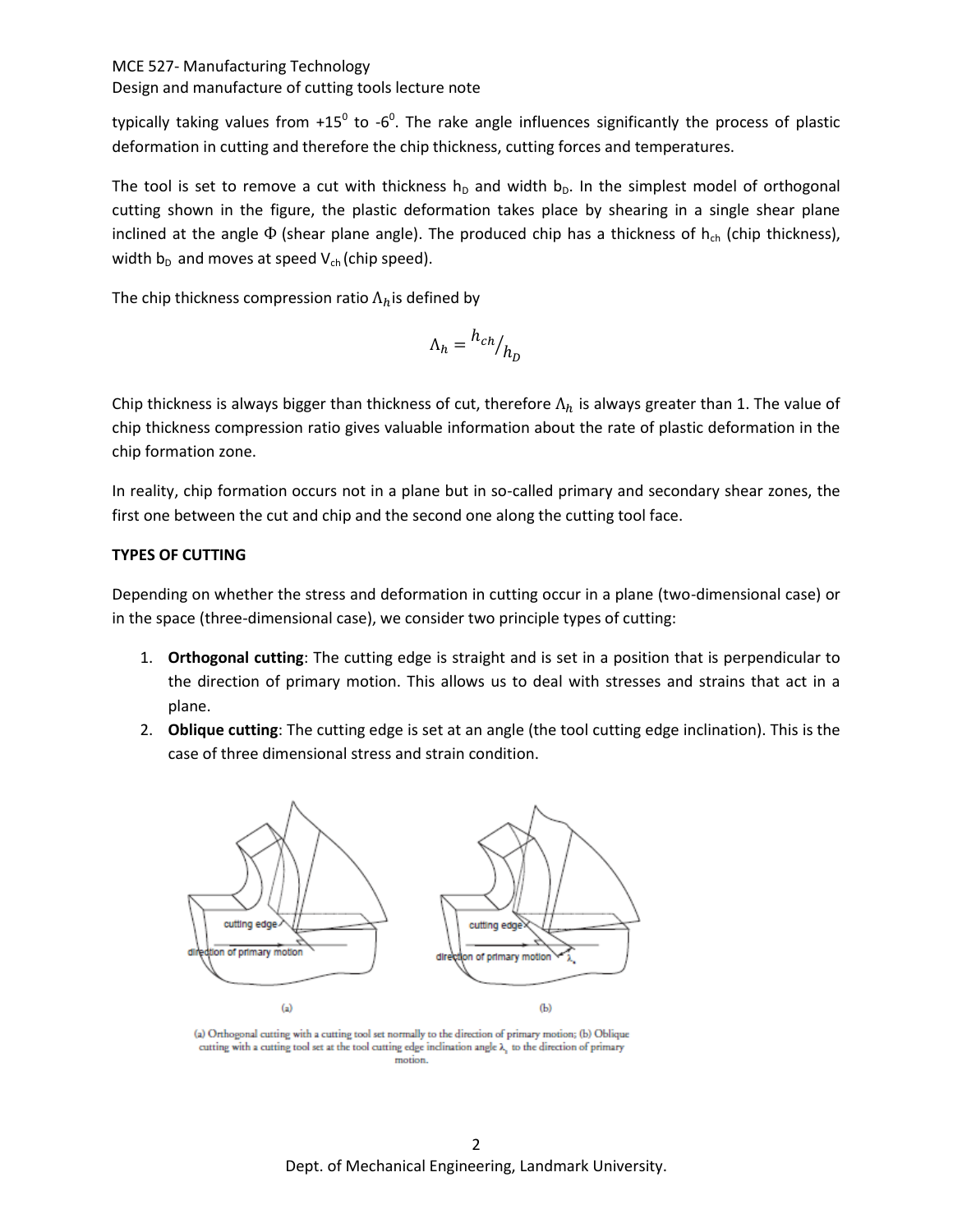Design and manufacture of cutting tools lecture note

According to the number of active cutting edges engaged in cutting, we distinguish again two types of cutting:

- 1. **Single point cutting**: The cutting tool has only one major cutting edge. It consists of a sharpened cutting part called its point and the shank. Examples are turning, shaping, boring
- 2. **Multipoint cutting**: The cutting tool has more than one major cutting edge. Examples are drilling, milling, broaching, reaming.

## **CUTTING CONDITION**

Each machining operation is characterized by cutting conditions, which comprises a set of three elements:

- 1. **Cutting velocity**: The traveling velocity of the tool relative to the work-piece. It is measured in m/s or m/min.
- 2. **Depth of cut**: The axial projection of the length of the active cutting tool edge, measured in mm. In orthogonal cutting, it is equal to the actual width of cut.
- 3. **Feed**: The relative movement of the tool in order to process the entire surface of the workpiece. In orthogonal cutting, it is equal to the thickness of cut.

## **CHIP FORMATION**

There are three types of chips that are commonly produced in cutting

- 1. **Discontinuous chips**: A discontinuous chip comes off as small chunks or particles. When we get this chip, it may indicate brittle work material, small or negative rake angles and coarse feeds and low speed.
- 2. **Continuous chips**: It looks like a long ribbon with a smooth shinning surface. This chip type may indicate ductile work materials, large positive rake angle and fine feeds and high speeds.
- 3. **Continuous chips with built up edge**: It still look like a long ribbon, but the surface is no longer smooth and shining. Under some circumstances (low cutting speeds, small or negative rake angles), work materials like mild steel, aluminium, cast iron etc., tend to develop so-called builtup edge, a very hardened layer of work material attached to the tool face, which tends to acts as a cutting edge itself replacing the real cutting tool edge. The built-up edge tends to grow until it reaches a critical size and then passes off with the chip, leaving small fragments on the machining surface. Chip will break free and cutting forces are smaller, but the effect is a rough machined surface. The built-up edge disappears at high cutting speeds.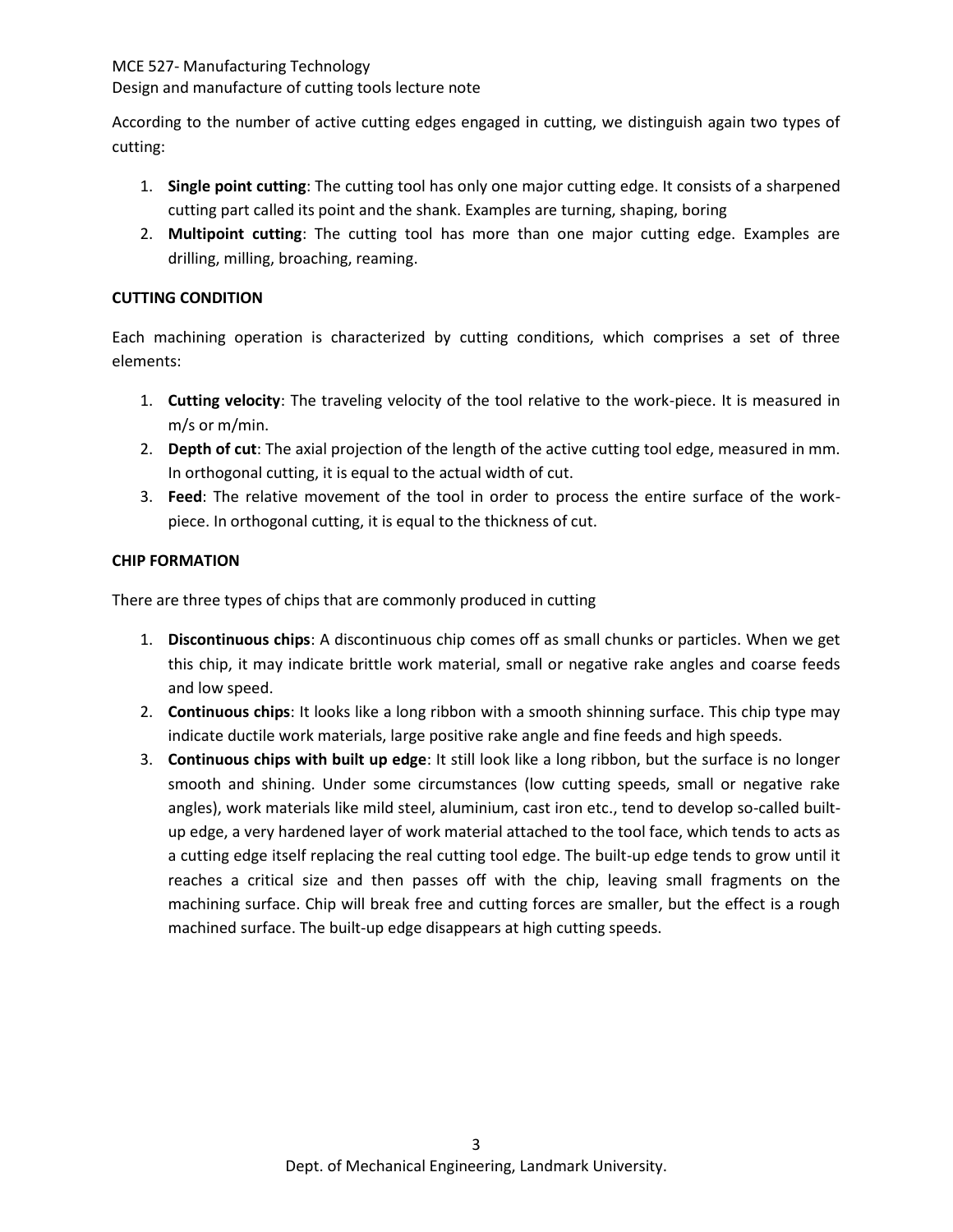## MCE 527- Manufacturing Technology Design and manufacture of cutting tools lecture note



The type of chip changes with cutting speed. When cutting mild steel, the chip is discontinuous at low cutting velocity (a), forms with a built-up edge at about 0.5 m/s (b), and is continuous with well developed secondary shear zone at high velocity (c).

## **CHIP CONTROL**

Discontinuous chips are generally desired because they:

- i. Are less dangerous for the operator.
- ii. Do not cause damage to work-piece surface and machine tool.
- iii. Can be easily removed from the work-piece.
- iv. Can be easily handled and disposed after machining.

Three principle methods to produce the favourable discontinuous chips are:

- i. Proper selection of cutting condition
- ii. Use of chip breakers
- iii. Change in the work material properties.

#### **CUTTING TOOL MATERIALS**

The cutting tool materials must possess a number of important properties to avoid excessive wear, fracture failure and high temperatures in cutting. The following characteristics are essential for cutting materials to withstand the heavy conditions of the cutting process and to produce high quality and economical parts:

- i. Hardness at elevated temperatures
- ii. Toughness: ability of a material to absorb energy without failing.
- iii. Wear resistance
- iv. Chemical inertness
- v. Thermal conductivity
- vi. Surface finish on the tool

#### **CUTTING TOOL MATERIALS**

- 1. **Carbon steels**: The oldest of tool material. This material has low wear resistance and low hot hardness. The use of these materials now is very limited.
- 2. **High-speed steel (HSS)**: Highly alloyed with vanadium, cobalt, molybdenum, tungsten and chromium added to increase hot hardness and wear resistance. High toughness and good wear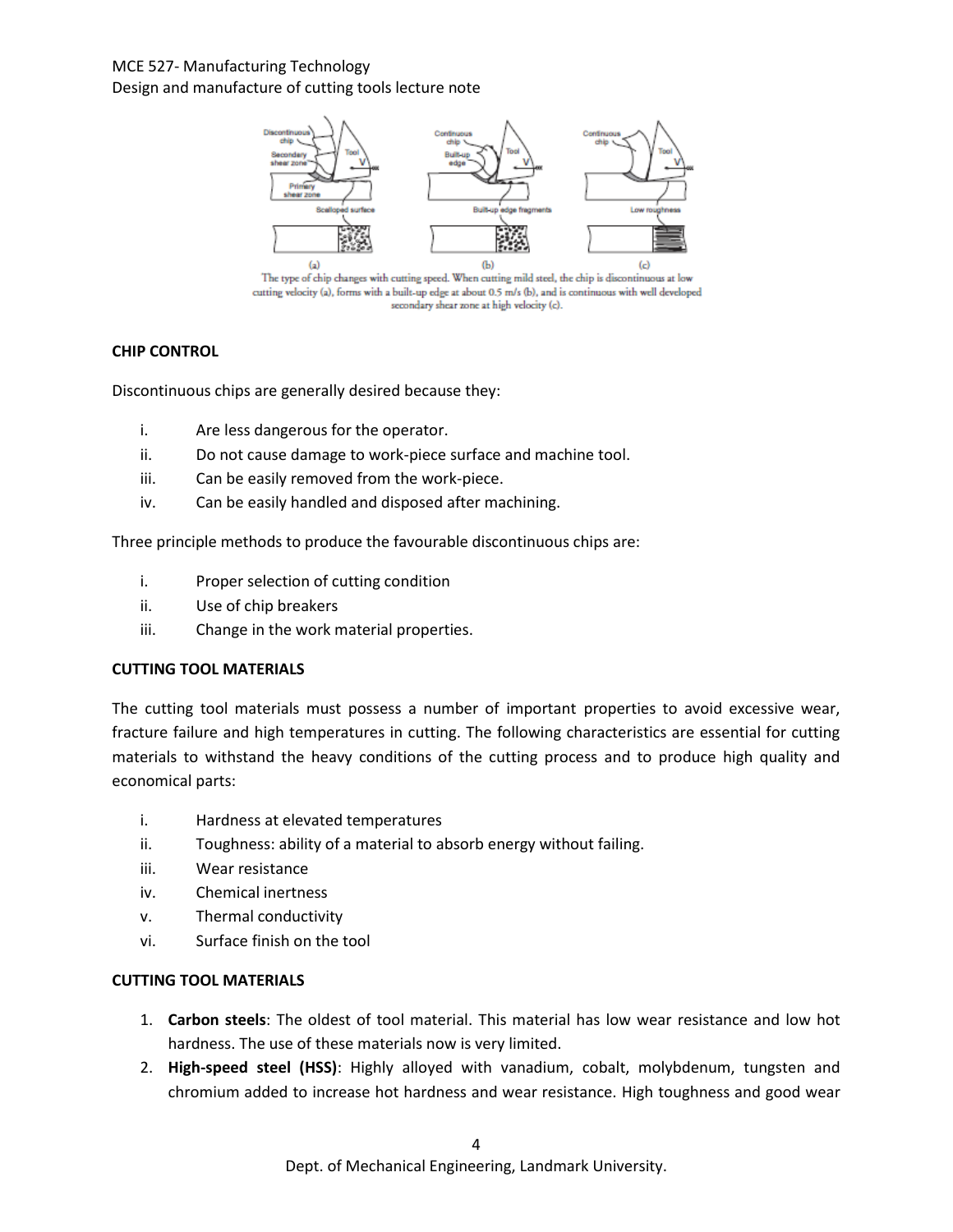Design and manufacture of cutting tools lecture note

resistance make HSS suitable for all type of cutting tools with complex shapes for relatively low to medium cutting speeds. The most widely used tool material today for taps, drills, reamers, gear tools, end cutters, slitting, broaches, etc

- 3. **Cemented carbides**: Most important too materials today because of their high hot hardness and wear resistance. However they are of low toughness. These materials are produced by powder metallurgy methods.
- 4. **Ceramics**: They have high wear resistance and low toughness; therefore they are suitable only for continuous operations such as finishing turning of cast iron and steel at very high speeds. There is no occurrence of built-up edge and coolants are not required.
- 5. **Cubic boron nitride (CBN) and synthetic diamonds**: Diamond is the hardest substance ever known of all materials. It is used as a coating material in its polycrystalline form, or as a singlecrystal diamond tool for special applications, such as mirror finishing of non-ferrous materials. Next to diamond, CBN is the hardest tool material. CBN is used mainly as coating material because it is very brittle. In spite of diamond, CBN is suitable for cutting ferrous materials.

#### **MACHINABILITY**

Machinability is a term indicating how the work material responds to the cutting process. In most cases, machinability means that material is cut with good surface finish, long tool life, low force and power requirements, and low cost.

The higher the tool life, the better is the machinability of a work material.

The machinability rating or index of different materials is taken from relative to the index which is standardized. The machinability index  $K_M$  is defined by

$$
K_M = {V_{60}}_{V_{60R}}
$$

where  $V_{60}$  is the cutting speed for the target material that ensures tool life of 60 min,  $V_{60R}$  is the same for the reference material. Reference materials are selected for each group of work materials (Ferrous and non-ferrous) among the most popular and widely used brands.

If  $K_M>1$ , the machinability of the target material is better than that of the reference material, and vice versa.

#### **CUTTING FORCES**

Cutting is a process of extensive stresses and plastic deformations. The high compressive and frictional contact stresses on the tool face result in a substantial cutting force F. The knowledge of cutting forces is essential because of proper design of the cutting tools, of proper design of the fixtures used to hold the workpiece and cutting tool, calculation of the machine tool power and selection of the cutting conditions to avoid an excessive distortion of the workpiece.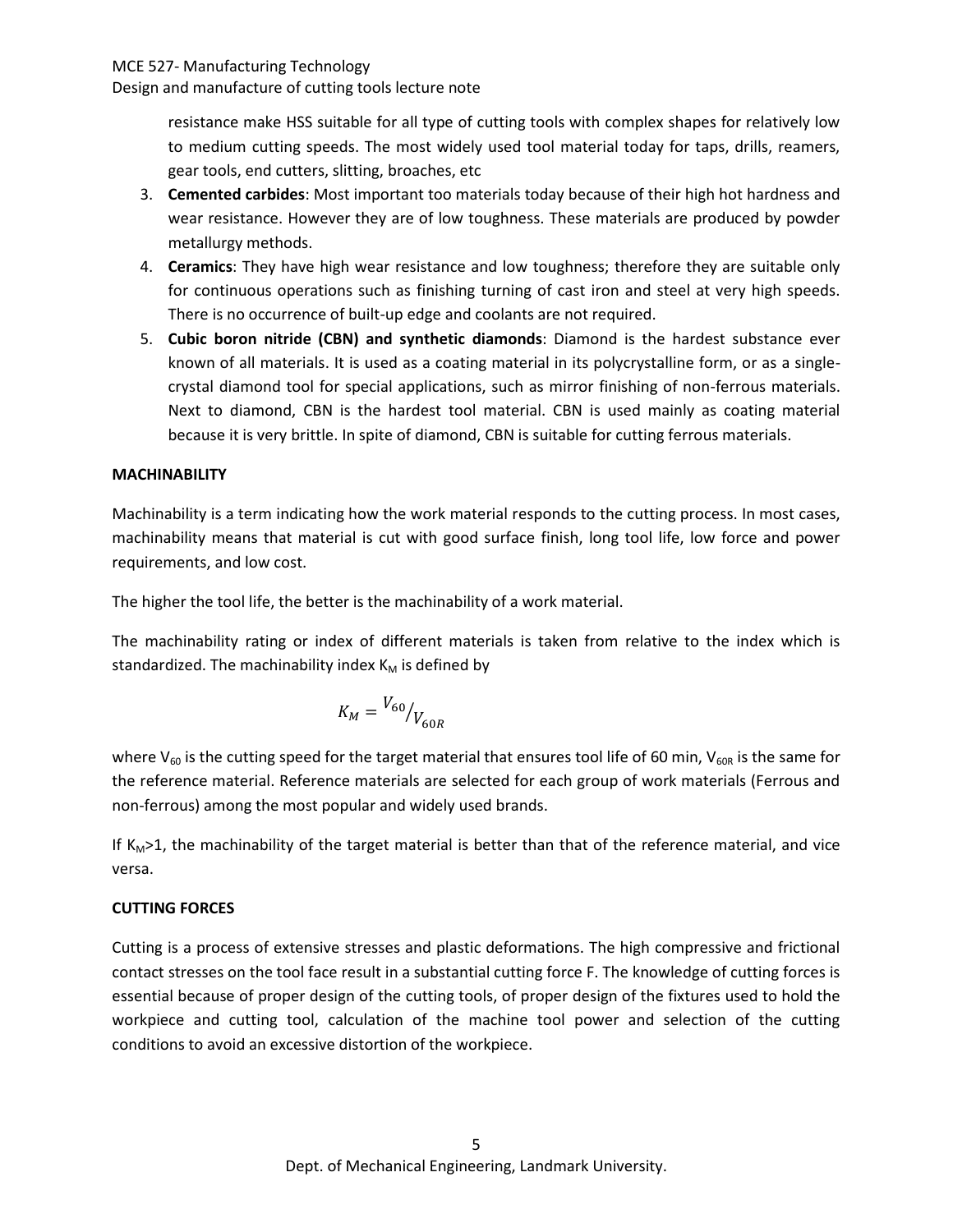## MCE 527- Manufacturing Technology Design and manufacture of cutting tools lecture note

## **CUTTING FORCE COMPONENTS**

In orthogonal cutting, the total cutting force F is conveniently resolved into two components in the horizontal and vertical direction, which can be directly measured using a force measuring device called a dynamometer.



The two force components acts against the tool:

1. **Cutting force F<sub>c</sub>:** This force is in the direction of primary motion. The cutting force constitutes about 70-80% of the total force F and is used to calculate the power P required to perform the machining operation.

$$
P = V F_c
$$

2. **Thrust force F<sub>D</sub>**: This force is in direction of feed motion in orthogonal cutting. The thrust force is used to calculate the power of feed motion.

In three-dimensional oblique cutting, one more force component appears along the third axis. The thrust force  $F<sub>D</sub>$  is further resolved into two more components, one in the direction of feed motion called feed force  $F_f$  and the other perpendicular to it and to the cutting force  $F_c$  called back force  $F_p$ , which is in the direction of the cutting tool axis.

The cutting force value is primarily affected by cutting conditions (cutting sped V, feed f, depth of cut d), cutting tool geometry (tool orthogonal rake angle) and properties of work material. The simplest way to control cutting forces is to change the cutting conditions.

## **TOOL WEAR AND TOOL LIFE**

During any machining process, the tool is subjected to three distinct factors: forces, temperature and sliding action due to relative motion between tool and workpiece. Due to these factors, the cutting tool will start giving unsatisfactory performance after some time. They may include the following: loss of dimensional accuracy, increased surface roughness, and increased power requirements etc. The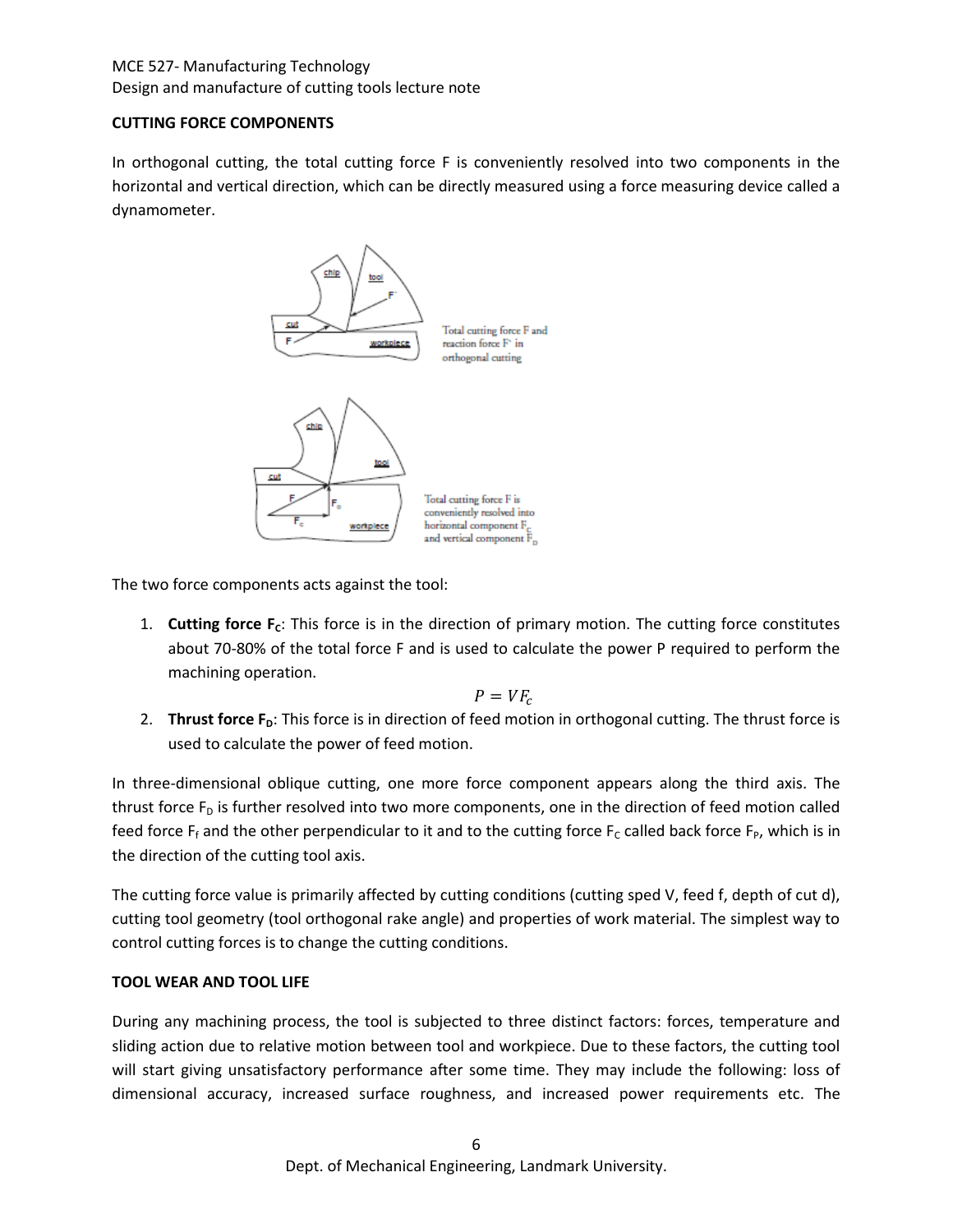#### Design and manufacture of cutting tools lecture note

unsatisfactory performance results from tool wear due to its continued use. When the tool wears out, it is either replaced or reconditioned, usually by grinding. This will result in loss of production due to machine down time, in addition to the cost of replacing or reconditioning the tool. Thus the study of tool wear is very important from the stand point of performance and economics.

Tool wear or tool failure may be classified as follows:

- a. Flank wear
- b. Crater wear on tool face
- c. Localized wear such as the rounding of the cutting edge
- d. Chipping off of the cutting edge.

The total cutting time accumulated before tool failure occurs is termed **"tool life"**. Tool life can be defined as tool's useful life which has been expended when it can no longer produce satisfactory parts. The most commonly used criteria for measuring the tool life are:

- i. Total destruction of the tool when it ceases to cut.
- ii. A fixed size of wear land on tool flank.

Tool wear and hence tool life depends on many factors. The greatest variation of tool life is with the cutting speed and tool temperature which is closely related to the cutting speed.

#### **REAMERS**

A reamer is a rotary cutting tool generally of cylindrical shape, which is used to enlarge and finish holes to accurate dimensions to a previously formed hole. It is a multiple edge cutting tool, having the cutting edges on its periphery. It consists of three main parts: fluted section, neck and shank.

Types of reamers include hand reamers, machine reamers, chucking reamers, floating reamers, expanding reamers, adjustable reamers, taper reamers and shell reamers.

#### **DRILLS**

Drilling is a process of cutting or originating a round hole from the solid material. The tool (drill) and not the workpiece is revolved and is fed into the material along its axis. The most common type of drill is the fluted twist drill. It is made from a round bar of tool material, and has three principal parts: the point, the body and the shank.

#### **BROACH**

A broach is a multi-point cutting tool consisting of a bar having a surface containing of series of cutting teeth or edges which gradually increase in size from the starting or entering end to the rear end. Broaches are used for machining either internal or external surfaces. The surfaces produced may be flat, circular or of any intricate shape. In broaching, the broach is pushed or pulled over or through a surface of a workpiece. Each tooth of the tool takes a thin slice from the surface. Broaching of inside surface is called 'Internal or hole broaching' and outside surfaces as 'Surface broaching'.